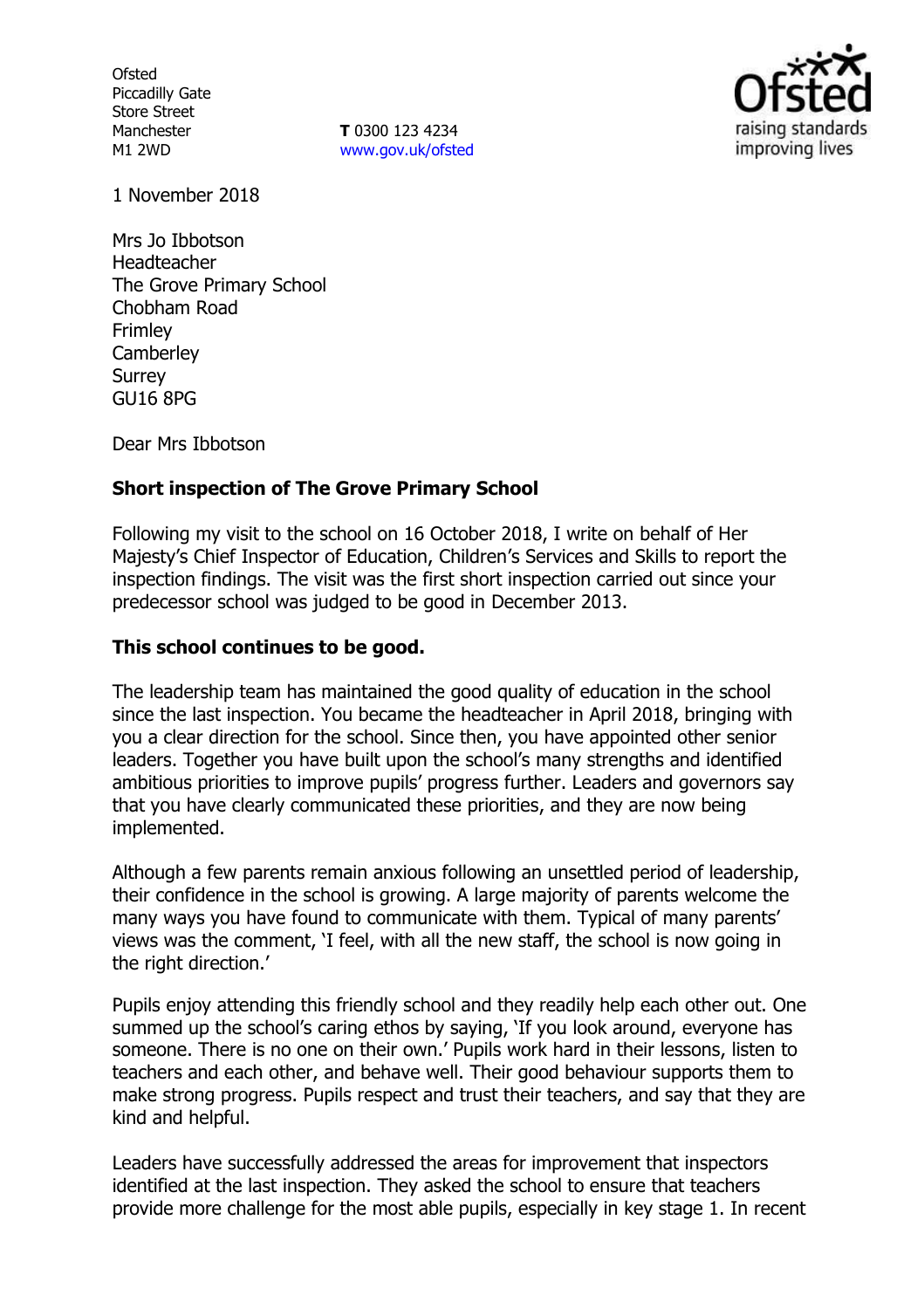

years the most able pupils have made strong progress to attain the higher standards at the end of both key stages 1 and 2, although some of them did not do so well in 2018. You and your deputy rigorously check the progress of all pupils to discuss with teachers how to support each pupil to achieve their best. You are determined that, where pupils are falling behind what you expect of them, you will provide the support they need to catch up.

Your pupils bring a rich resource of diverse backgrounds and abilities to the school. Their different needs are met well by your talented staff team. The school has a higher than usual number of pupils who have special educational needs (SEN) and/or disabilities, including some who are placed in the school's resource provision, 'The Link'. During visits to classrooms, and at breaktimes, I observed how effectively your school includes pupils who have SEN and/or disabilities. They make good progress from their individual starting points to develop confidence and independence in their learning.

Our classroom visits confirmed that pupils typically work in line with teachers' expectations for their year groups. Reception children are adept at using numbers in their role play, such as when buying vegetables for dinner. They practise addition skills successfully, such as when the adult remembered 'one more person for dinner'. A sample of Year 2 mathematics books showed that, since September, pupils have made strong progress to understand different ways to calculate with increasingly high numbers. In Year 6, pupils have had many opportunities to explain their mathematical thinking, which has deepened their understanding. I saw in English lessons and in pupils' workbooks that, across the school, teaching helps pupils to edit and improve their writing. Teachers challenge pupils to apply their knowledge of grammar, punctuation and spelling to improve their work. Teaching also helps pupils to increase their understanding of vocabulary and to consider its effect on someone reading their work. Pupils' reading development presents a more varied picture of provision and progress. Leaders are taking action to improve some aspects of the teaching of reading.

You have prepared some very clear plans for improving the school. You rightly place a high priority on staff training and you are working alongside leaders in order to develop their skills. However, there has not yet been enough time to implement fully your professional development plans. You and your governing body know that the impact of the school's revised approaches will need to be evaluated over time to be sure that they are making a positive difference to pupils' outcomes.

### **Safeguarding is effective.**

You have developed a team of designated leaders who share a deep level of commitment to work with all staff and governors to keep pupils safe from harm. Leaders have ensured that all safeguarding arrangements are fit for purpose. All staff have received comprehensive training to recognise any concerns, and they know what to do. You work well with parents and other agencies, identifying early support for pupils and their families wherever possible.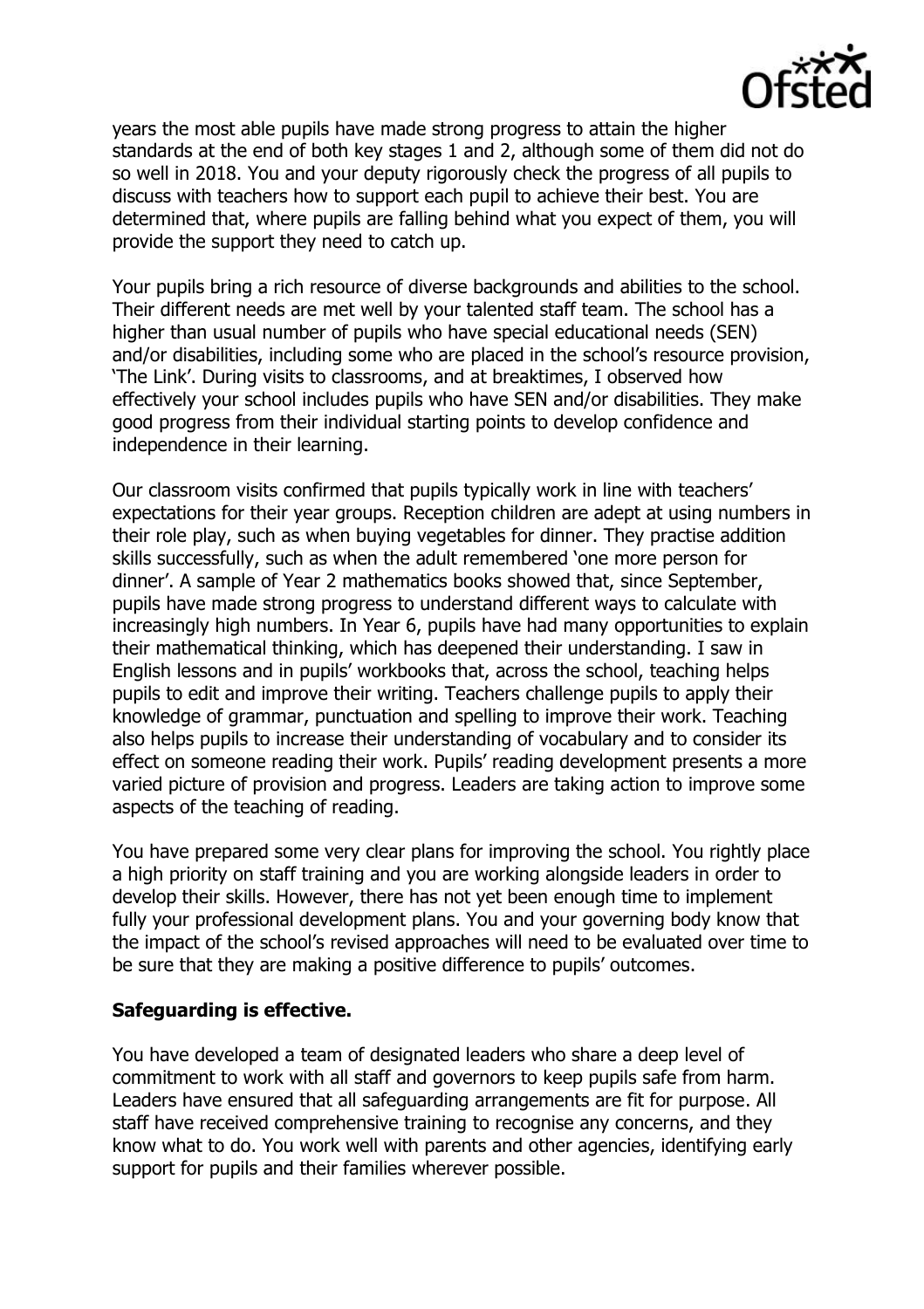

Governors and the academy trust ensure that staff and volunteer recruitment checks are thorough. As a result of a recent review, leaders have enhanced their procedures to ensure that visitor access to the school site is secure.

Pupils say that they feel safe when they are in school and that they learn how to keep themselves safe. Pupils in key stage 2 were able to tell me rules for using technology safely. They understand that there are different sorts of bullying, and that it is about repeated incidents that cause a person to feel threatened. They were emphatic that there is hardly any bullying in the school. Pupils assured me that they can easily talk to an adult about any concern, however minor it might be.

# **Inspection findings**

- The inspection focused on three specific areas that you had already identified as improvement priorities. I was interested to find out whether there is any early impact on the quality of teaching and learning arising from the school's actions. I worked with you to look at: how pupils develop reading skills as they move through the school; how effectively the school uses additional monies to ensure that disadvantaged pupils do well; and pupils' achievement in some of the subjects across the wider curriculum.
- You have wisely identified actions to improve pupils' reading by reviewing the outcomes of previous year groups. The majority of pupils have made good progress from their starting points but relatively few of the lower-ability pupils have caught up to age-related expectations by the end of Year 6. Leaders are aware that, for some pupils, teaching has not consistently developed pupils' comprehension skills to match their ability to read texts. Consequently, fewer pupils develop their skills in reading, in order to meet the demands of the key stage 2 curriculum, than in writing and mathematics.
- $\blacksquare$  Training is in place for teachers to extend the ways in which pupils investigate and understand their reading. You are promoting pupils' greater enjoyment of reading, including by extending the school's stock of good-quality reading material. Pupils appreciate that they can order any book they like and that the school will buy it in immediately. You have effective plans in place that aim to increase rates of progress and raise attainment and are checking that revised approaches are making a difference to pupils' learning.
- In recent years, the school's strategy for using additional funding for disadvantaged pupils has not been carefully evaluated. Historic information shows that there have been differences in attainment from all pupils nationally. You have wasted no time in analysing where and why there are barriers to learning for this group of pupils. Your current strategy plans to address, as early as possible, the barriers you have identified. Consequently, the school is using additional funding for disadvantaged pupils effectively.
- Pupil-level information shows that they are currently making good progress. This was confirmed by the work I saw in pupils' workbooks. Where individual pupils have fallen behind but can catch up, they have extra help, such as by involving their family, reducing absence, or through additional teaching, including through developing pupils' reading. When we visited classrooms together, I saw many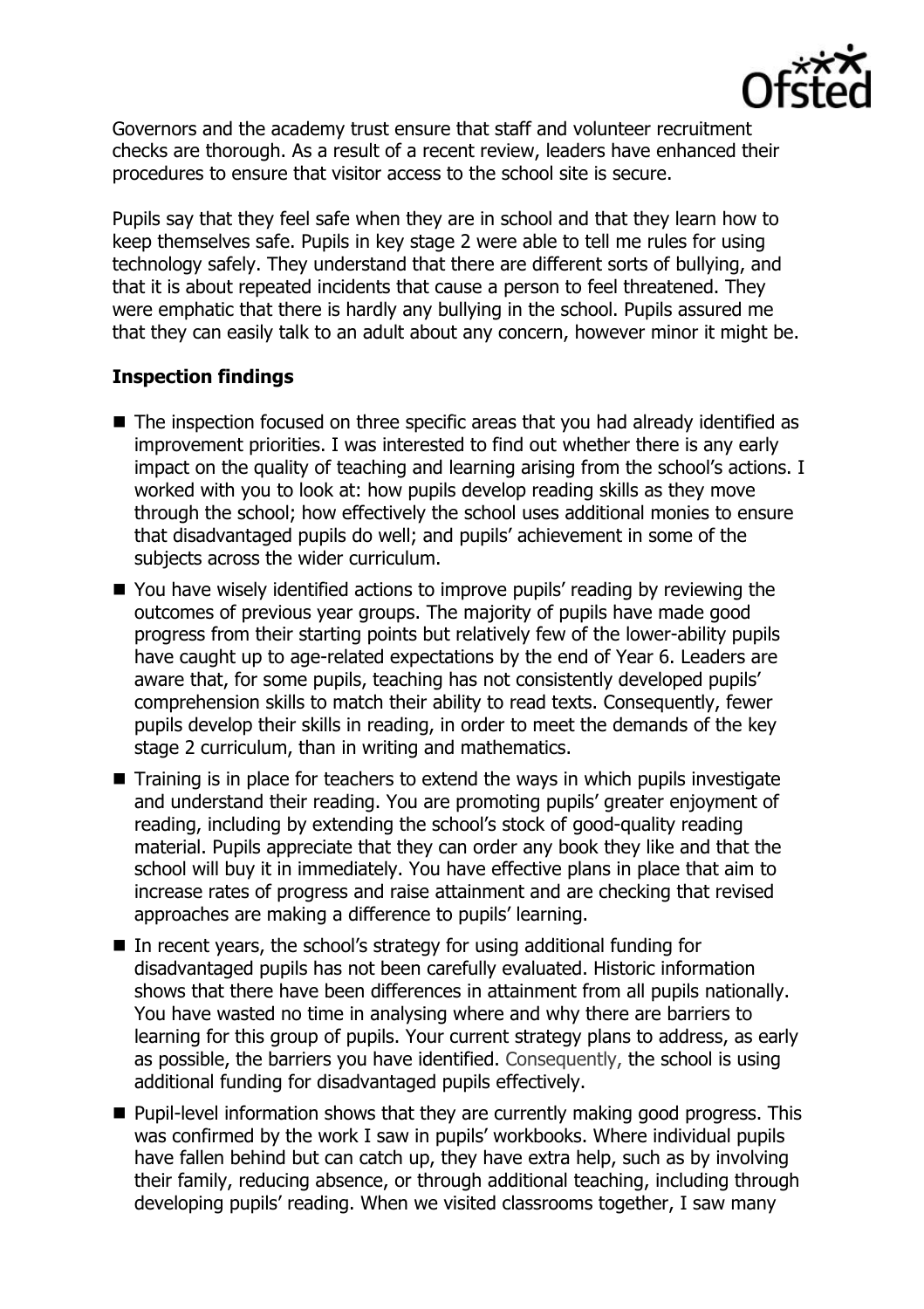

occasions when teaching support staff helped pupils to practise their basic skills.

- When you arrived at the school, you recognised that the curriculum needed further work to support pupils' overall development and progress. You have achieved much in a short space of time, improving provision for French, physical education and sport, by appointing dedicated teaching staff. You worked with leaders to plan curricular links between and across subjects where possible. Topics are carefully chosen to maintain a clear focus on developing pupils' knowledge and skills so that they deepen their understanding.
- The school's curriculum currently engages pupils well, and we saw interesting learning taking place across a range of subjects. Pupils enthusiastically told me what they are learning, and they have good recall of important information. For example, in a history lesson Year 5 pupils told me about the Viking raids in Lindisfarne. When we visited Year 6, we observed pupils using what they know of Britain during the Second World War to consider what life might have been like for people after the war ended. Year 2 pupils rose to the challenge of being an astronaut to find and annotate physical and human features on aerial photographs.
- Teachers make effective links with English and mathematics, supporting pupils to apply skills in meaningful ways that extend their learning. In science, pupils spend more time on investigating, and ably record their learning. There are also imaginative opportunities, such as for Year 5 to visit a museum and then create their own museum at school. Pupils say, however, that there is too little art. You agree with their view and recognise the need for subject development. Pupils appreciate the extra-curricular clubs that are on offer. I saw a few lunchtime clubs that particularly support pupils who have additional needs, such as the 'miles of smiles' project in the playground. The key stage 1 choir enjoyed singing, while impressively using Makaton signing as a means to communicate.
- Subject leaders are developing their skills by working with senior leaders. They are enthusiastic and knowledgeable. They work well with their counterparts in other schools within the trust to strengthen practice and consider pupils' progression, such as in science. Subject leaders are influencing increasingly effective classroom practice and are keen to lead by example. You are aware that your middle leaders need further development. They are developing their skills to evaluate the impact of their leadership on pupils' improving progress throughout the school.

### **Next steps for the school**

Leaders and those responsible for governance should ensure that:

- $\blacksquare$  they improve the teaching of reading comprehension, so that attainment in reading is higher at the end of Year 6
- subject leaders further develop their roles to become increasingly effective in supporting school improvement

I am copying this letter to the chair of the governing body, chair of the board of